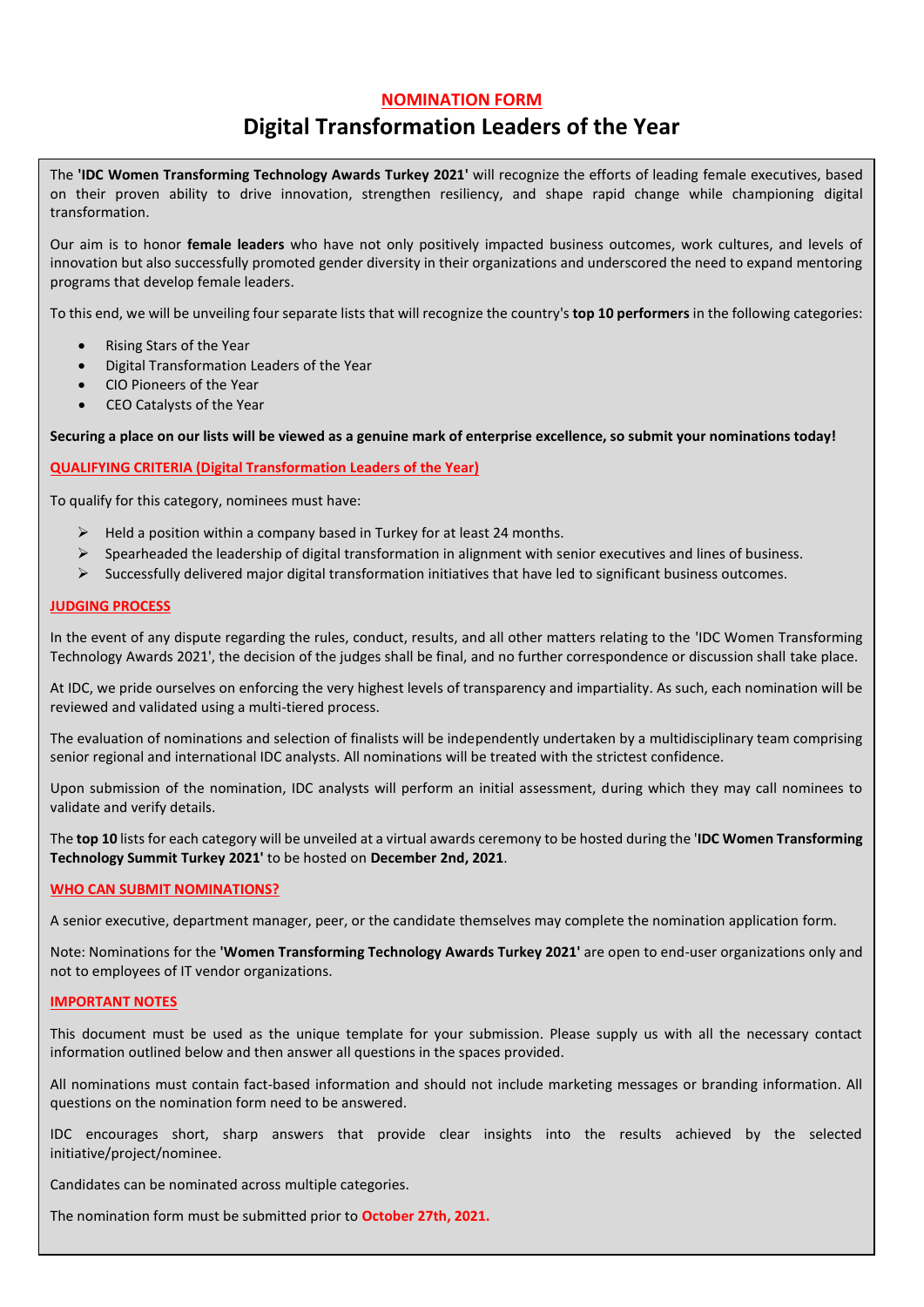## **Contact details of the nominee:**

| Name:           |  |
|-----------------|--|
| Title:          |  |
| Company:        |  |
| Postal Address: |  |
| City, Country:  |  |
| Telephone:      |  |
| Mobile:         |  |
| Email:          |  |

**Digital Transformation Initiatives**: List the innovative and breakthrough digitalization initiative/s or project/s undertaken to transform business operations, redesign customer experiences, generate new revenue streams, or develop new business models using advanced technology over the past 24 months. Describe each in as much detail as possible, including objectives, features, technologies, challenges, implementation process, etc.

**Business Impact:** Describe the business impact of the digital innovation initiative/s or project/s. As much as possible, please detail the clear business outcomes that were achieved, including any quantifiable outcomes. Compare the outcomes to the objectives/goals that were established at the outset of the initiative.

**Other Stakeholders**: Outline the key stakeholders involved and the contributions they made.

**Career Highlights**: Please provide key highlights of your career. You may upload your CV if you like.